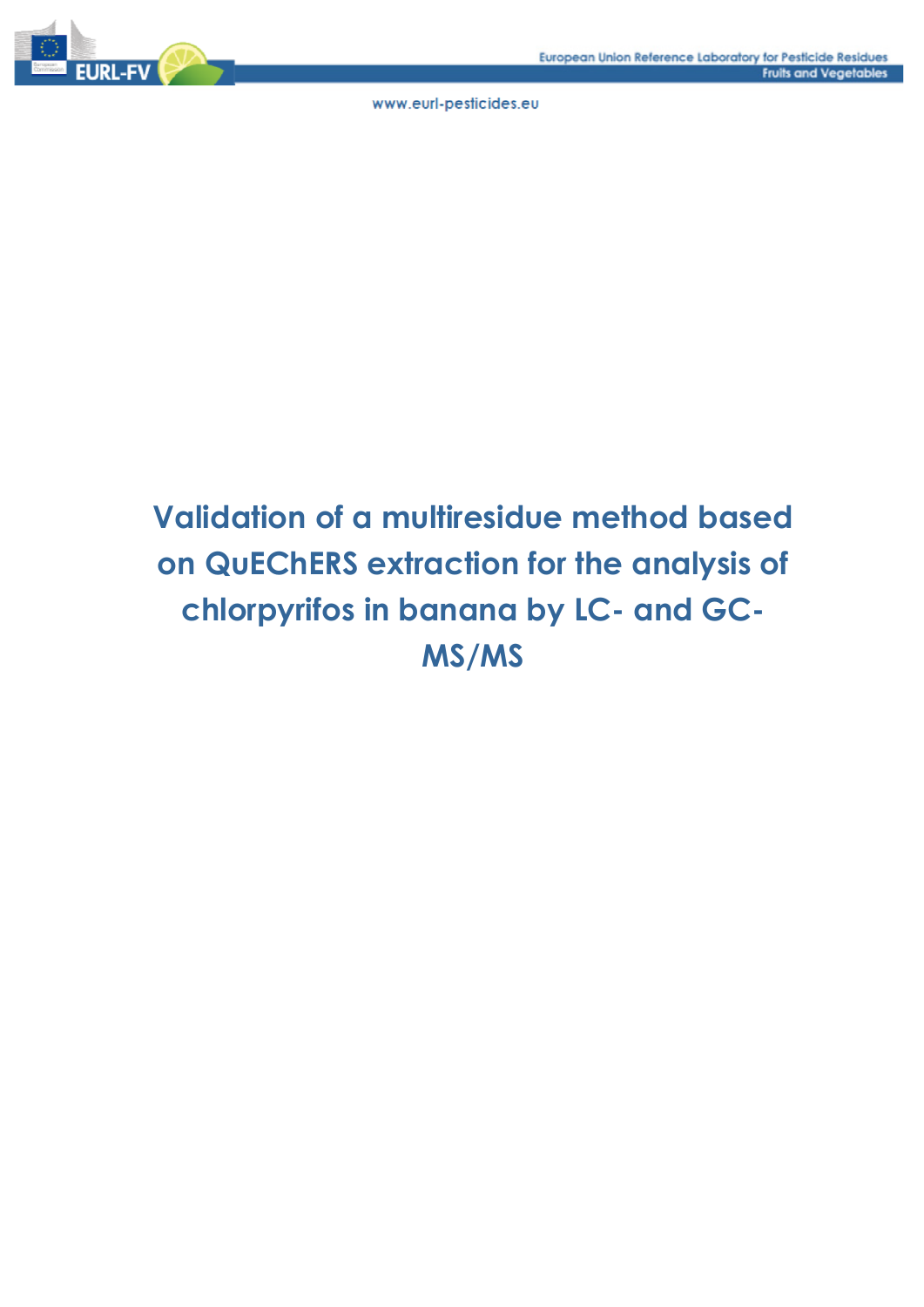

# **Table of contents**

| 1. Aim and scope                                                       | $\overline{2}$ |
|------------------------------------------------------------------------|----------------|
| 2. Short description                                                   | $\overline{2}$ |
| 3. Apparatus and consumables                                           | $\overline{2}$ |
| <b>4. Chemicals</b>                                                    | $\overline{2}$ |
| 5. Procedure                                                           | 3              |
| 5.1. Recovery experiments for method validation                        | 3              |
| 5.2. Sample extraction (QuEChERS)                                      | 3              |
| 5.3. Vial preparation                                                  | $\overline{4}$ |
| 5.4. Methodology                                                       | $\overline{4}$ |
| 5.5. Instrumentation and analytical conditions for the LC-MS/MS system | $\overline{4}$ |
| 5.5.1. 1290 UHPLC (Agilent)                                            | $\overline{4}$ |
| 5.5.2. 6490A triple quadrupole system (Agilent)                        | 5              |
| 5.6. Instrumentation and analytical conditions for the GC-MS/MS system | 5              |
| 5.6.1. Intuvo 9000 GC system (Agilent)                                 | 5              |
| 5.6.2. 7410 triple quadrupole system (Agilent)                         | 5              |
| <b>6. Results</b>                                                      | 6              |
| 7. References                                                          | 7              |
| <b>APPENDIX: Mass Transitions</b>                                      | 8              |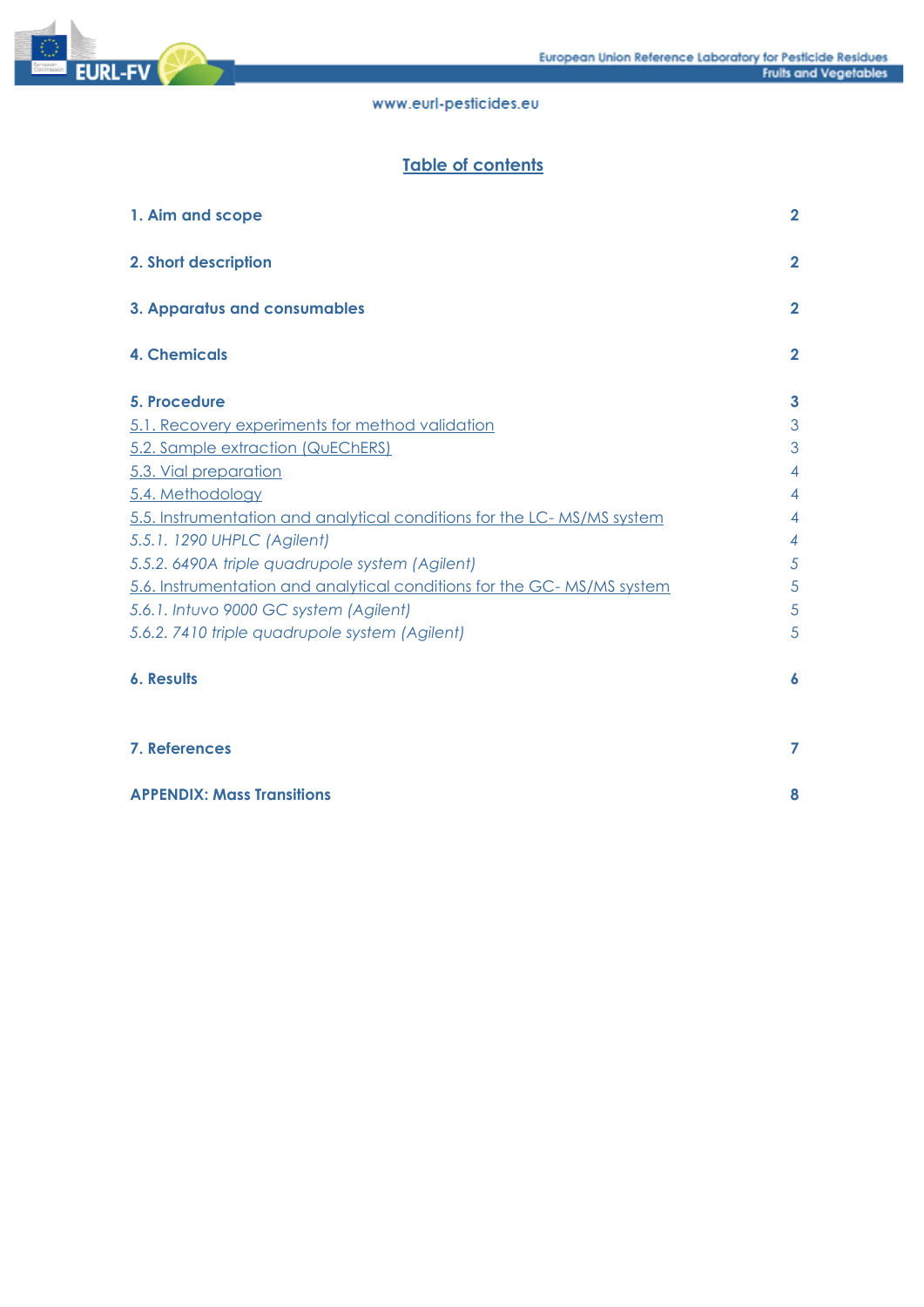

## **1. Aim and scope**

This document reports the validation data in banana for chlorpyrifos, a broad-spectrum organophosphorus insecticide and acaricide used to control soil and foliage pests, using a QuEChERS-based multiresidue method by GC-MS/MS and LC-MS/MS.

## **2. Short description**

Homogenous samples were extracted the citrate QuEChERS method. The obtained extracts were then analyzed by GC-MS/MS and LC-MS/MS. Validation of the method was performed in terms of accuracy (recoveries at 0.002 mg/kg and 0.005 mg/kg), repeatability (five replicates), matrix effect and linearity.

## **3. Apparatus and consumables**

- Automatic pipettes, suitable for handling volumes from 1 µL to 5 mL
- Graduated 10 mL pipette
- 50 mL and 15 mL PTFE centrifuge tubes
- Vortex Shaker IKATM 4 Basic
- Axial shaker Agytax SR1 CP57
- Centrifuge Orto Alresa Consul 21, suitable for the centrifuge tubes employed in the procedure and capable of achieving 4000 rpm
- Concentration workstation
- Injection vials, 2 mL, suitable for LC and GC auto-sampler
- Amber vials, 4 mL

## **4. Chemicals**

- Acetonitrile ultra-gradient grade
- **Trisodium citrate dihydrate**
- Disodium hydrogenocitrate sesquihydrate
- Sodium chloride
- Anhydrous magnesium sulphate
- Primary secondary amine (PSA)
- Ammonium formate
- Ultra-pure water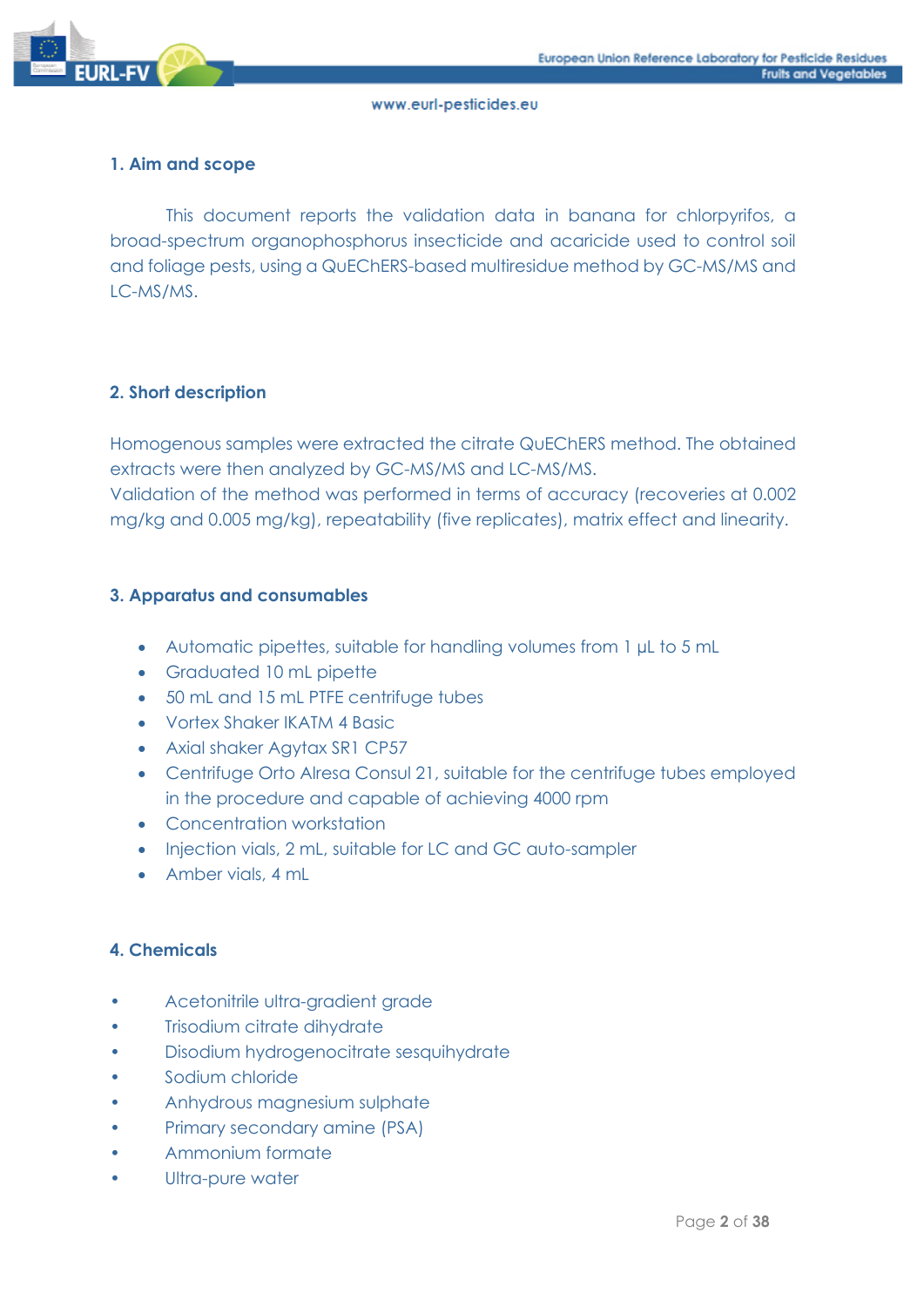

- Methanol HPLC grade
- Formic acid
- **Ethyl acetate**
- Pesticide analytical standards

#### **5. Procedure**

#### 5.1. Recovery experiments for method validation

Individual pesticide stock solutions (1000–2000 mg/L) were prepared in acetonitrile or ethyl acetate and were stored in screw-capped glass vials in the dark at  $-20$  °C.

For spiking, representative portions of the previously homogenised banana sample were spiked homogenously with the appropriate amount of the working standard solution in acetonitrile. The recovery experiments were performed at two spiking levels (0.002 and 0.005 mg/kg). Five replicates were analysed at each level.

#### 5.2. Sample extraction (QuEChERS)

- 1. Weigh 10 g of homogenate sample (after cryogenic milling) in a 50-mL PTFE centrifuge tube.
- 2. Add 10 mL acetonitrile and 10 uL of a mixture of a 10 ma/L mixture of deuterated surrogate standards (carbendazim-D3, dichlorvos-D<sup>6</sup> and malathion-D10).
- 3. Shake the samples in an Agitax axial extractor for 4 min.
- 4. Add 4 g anhydrous magnesium sulphate, 1 g sodium chloride, 1 g trisodium citrate dihydrate and 0.5 g disodium hydrogencitrate sesquihydrate.
- 5. Shake the samples in an Agitax axial extractor for 4 min.
- 6. Centrifuge at 4000 rpm for 5 min.
- 7. Transfer a 5-mL aliquot of the supernatant to a 15 mL PTFE tube containing 750 mg anhydrous magnesium sulphate and 125 mg PSA.
- 8. Vortex the tubes for 30 sec.
- 9. Centrifuge at 4000 rpm for 5 min.
- 10. Acidify with 10 μL formic acid 5 % per mL of extract.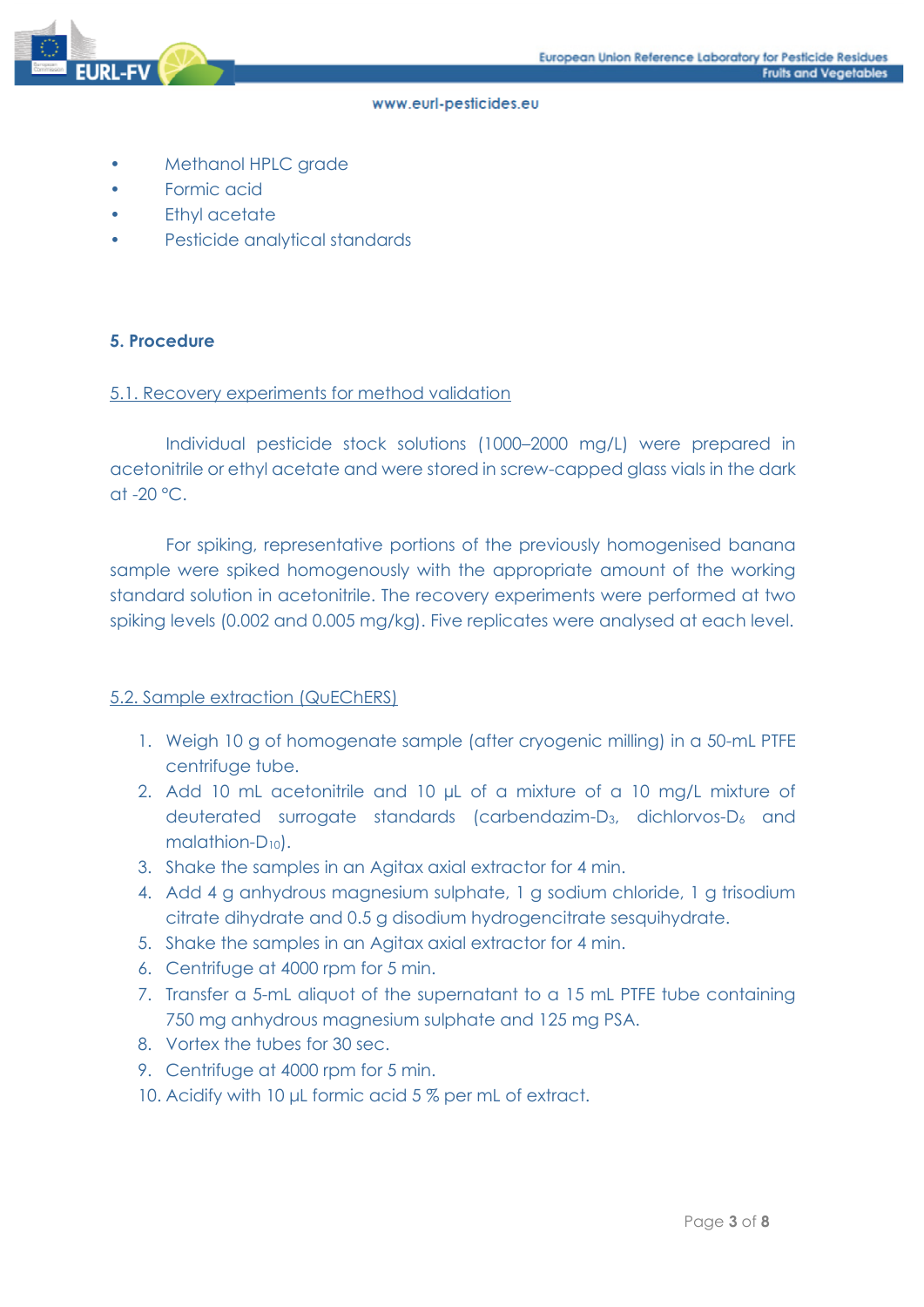

## 5.3. Vial preparation

| Extraction method | GC-MS/MS                        | LC-MS/MS                                |
|-------------------|---------------------------------|-----------------------------------------|
| <b>QUECHERS</b>   | Solvent change to ethyl acetate | 5-fold dilution with ultrapure<br>water |

During vial preparation, dimethoate-D<sup>6</sup> (LC) or lindane-D<sup>6</sup> (GC) were added as internal standards (50 µg/L).

## 5.4. Methodology

Both LC and GC systems were operated in multiple reaction monitoring mode (MRM). Selected reaction monitoring (SRM) experiments were carried out to obtain the maximum sensitivity for the detection of the target molecules. For confirmation of the studied compounds, two SRM transitions and a correct ratio between the abundances of the two optimised SRM transitions (SRM2/SRM1) were used, along with retention time matching. The mass transitions used are presented in Appendix I (Table 1 for LC-MS/MS and Table 2 for GC-MS/MS parameters).

## 5.5. Instrumentation and analytical conditions for the LC-MS/MS system

## *5.5.1. 1290 UHPLC (Agilent)*

- Column: Zorbax Eclipse Plus C8 2.1x100 mm and 1.8 µm particle size (Agilent)
- Mobile phase A: Water (0.1 % formic acid, 5 mM ammonium formate, 2 % MeOH)
- Mobile phase B: Methanol (0.1 % formic acid, 5 mM ammonium formate, 2 % water)
- Column temperature: 35 ºC
- Flow rate: 0.3 mL/min
- Injection volume: 5 µL

Mobile phase gradient for pesticides analysis:

| Time [min] | Mobile phase A | Mobile phase B |  |  |
|------------|----------------|----------------|--|--|
|            | 100 %          | $0\%$          |  |  |
|            | $80\%$         | $20\%$         |  |  |
| 15         | $0\%$          | $100\%$        |  |  |
|            | $\cap$ %       | $100\%$        |  |  |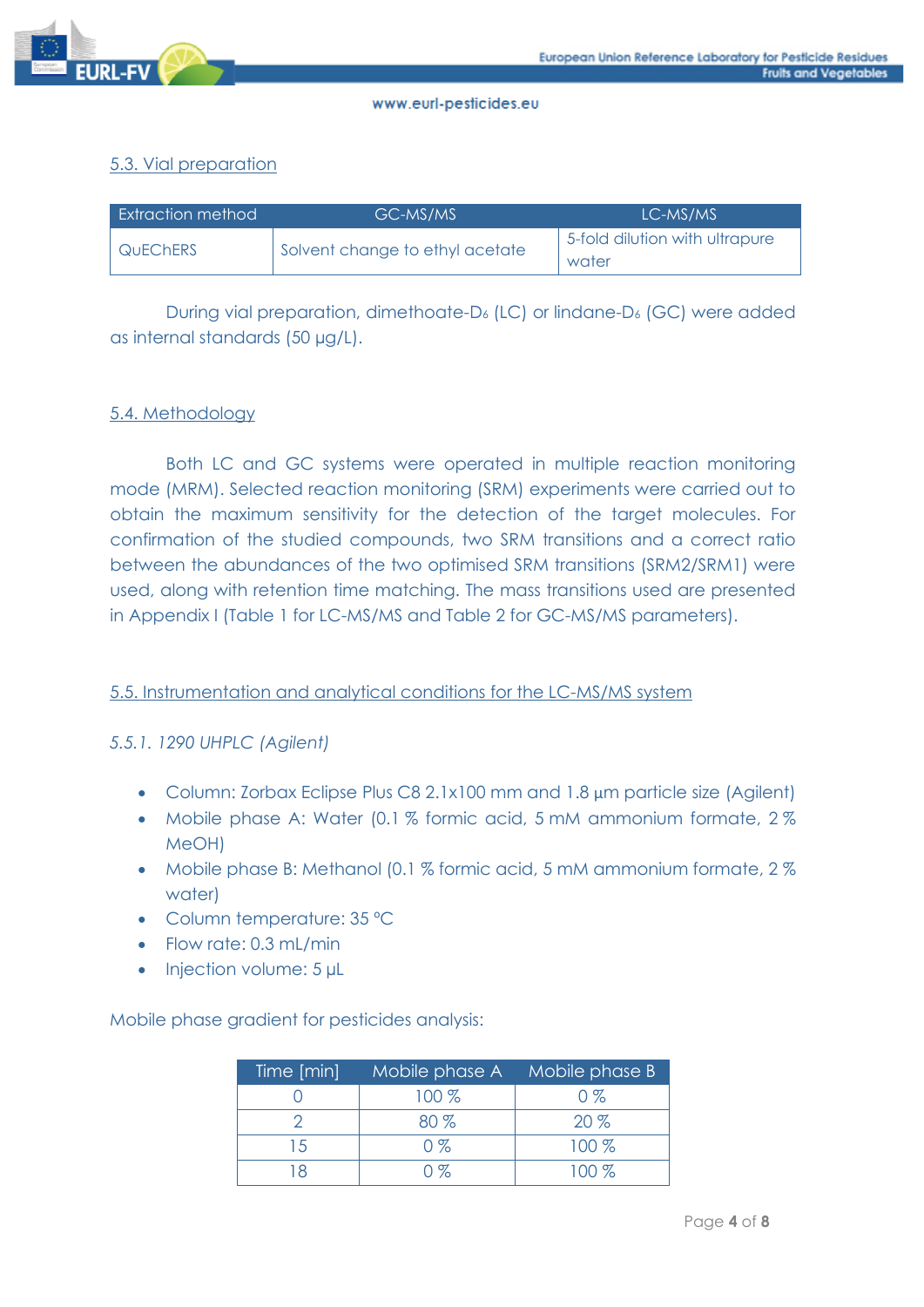

Re-equilibration time with initial mobile phase set for 2.5 minutes.

## *5.5.2. 6490A triple quadrupole system (Agilent)*

- Ionisation mode: Positive mode and negative mode
- Capillary (positive and negative): 3000 V
- Nebulizer: 45 psi
- Nozzle: 400 V
- Drying gas flow: 13 L/min
- Drying gas temperature: 120 ºC
- Sheath gas flow: 10 L/min
- Sheath gas temperature: 375 °C
- High Pressure RF (positive): 150 V
- High Pressure RF (negative): 110 V
- Low Pressure RF (positive): 60 V
- Low Pressure RF (negative): 60 V

#### 5.6. Instrumentation and analytical conditions for the GC- MS/MS system

#### *5.6.1. Intuvo 9000 GC system (Agilent)*

- Column: 2 Planar columns HP-5MS UI (15 m long  $\times$  0.25 mm i.d.  $\times$  0.25 µm film thickness)
- Injection mode: splitless
- Ultra-inert inlet liner with a glass wool frit from Agilent
- Injection volume: 1 µl
- Injector temperature: 80 °C hold for 0.1 min, then up to 300 °C at 600 °C/min, hold for 5 min and then to 250 ºC at 100 °C/min.
- Carrier gas: Helium at constant flow = 1.28 mL/min column 1, 1.48 mL/min column 2.
- Carrier gas purity: 99.999 %
- Oven temperature: 60 °C for 0.5 min, up to 170 °C at 80 °C/min, and up to 310 °C at 20 °C/min.

#### *5.6.2. 7410 triple quadrupole system (Agilent)*

- Ionisation mode: electron impact ionisation
- Temperature of the transfer line: 280 °C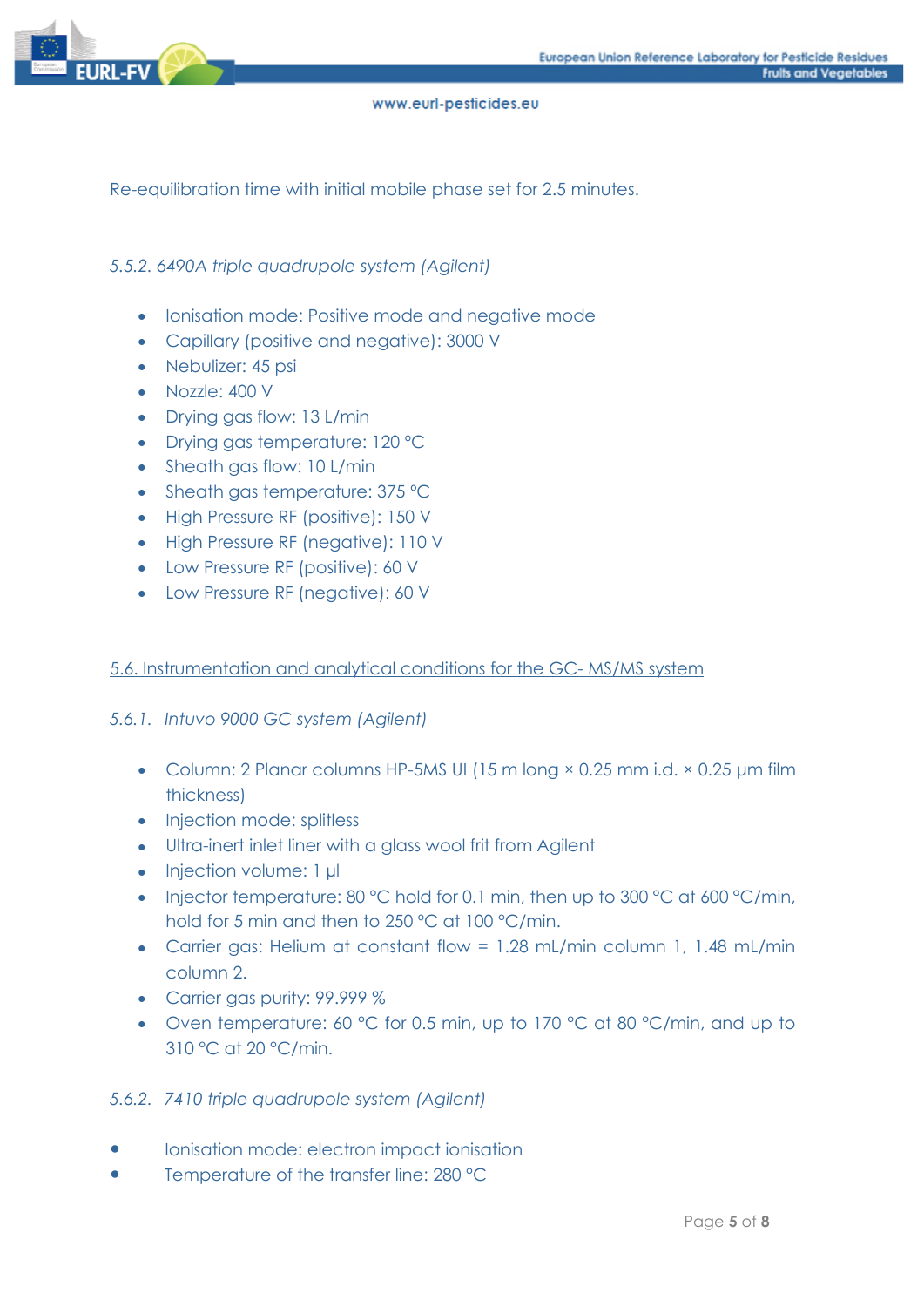

- Temperature of ion source: 280 °C
- Collision gas: nitrogen
- Collision gas purity: 99.999 %
- Solvent delay: 2.6 minutes

## **6. Results**

The validation results for chlorpyrifos in banana matrix are summarised below. The recovery and repeatability studies were conducted using five replicates at two spiking levels (0.002 and 0.005 mg/kg). The linearity was evaluated by assessing the signal response of chlorpyrifos from matrix-matched calibration solutions prepared by spiking blank banana extracts at six concentration levels from 0.002 to 0.200 mg/L. In both cases, the coefficient of correlation (R<sup>2</sup>) was higher than 0.99.

| <b>Method</b> | Mean rec. $0.002 \text{ mg/kg}$<br>$(RSD)(\%)$ | Mean rec. $0.005 \,\mathrm{mg/kg}$<br>$(RSD)(\%)$ | Linear range<br>(mg/kg) |  |
|---------------|------------------------------------------------|---------------------------------------------------|-------------------------|--|
| GC-MS/MS      | 95 (5)                                         | 98 (7)                                            | $0.002 - 0.200$         |  |
| LC-MS/MS      | 107 (9)                                        | 105 (7)                                           | $0.002 - 0.200$         |  |

In **Figure 1** the chromatographs at 0.002 mg/kg of chlorpyrifos in banana by gas chromatography coupled to tandem mass spectrometry are represented



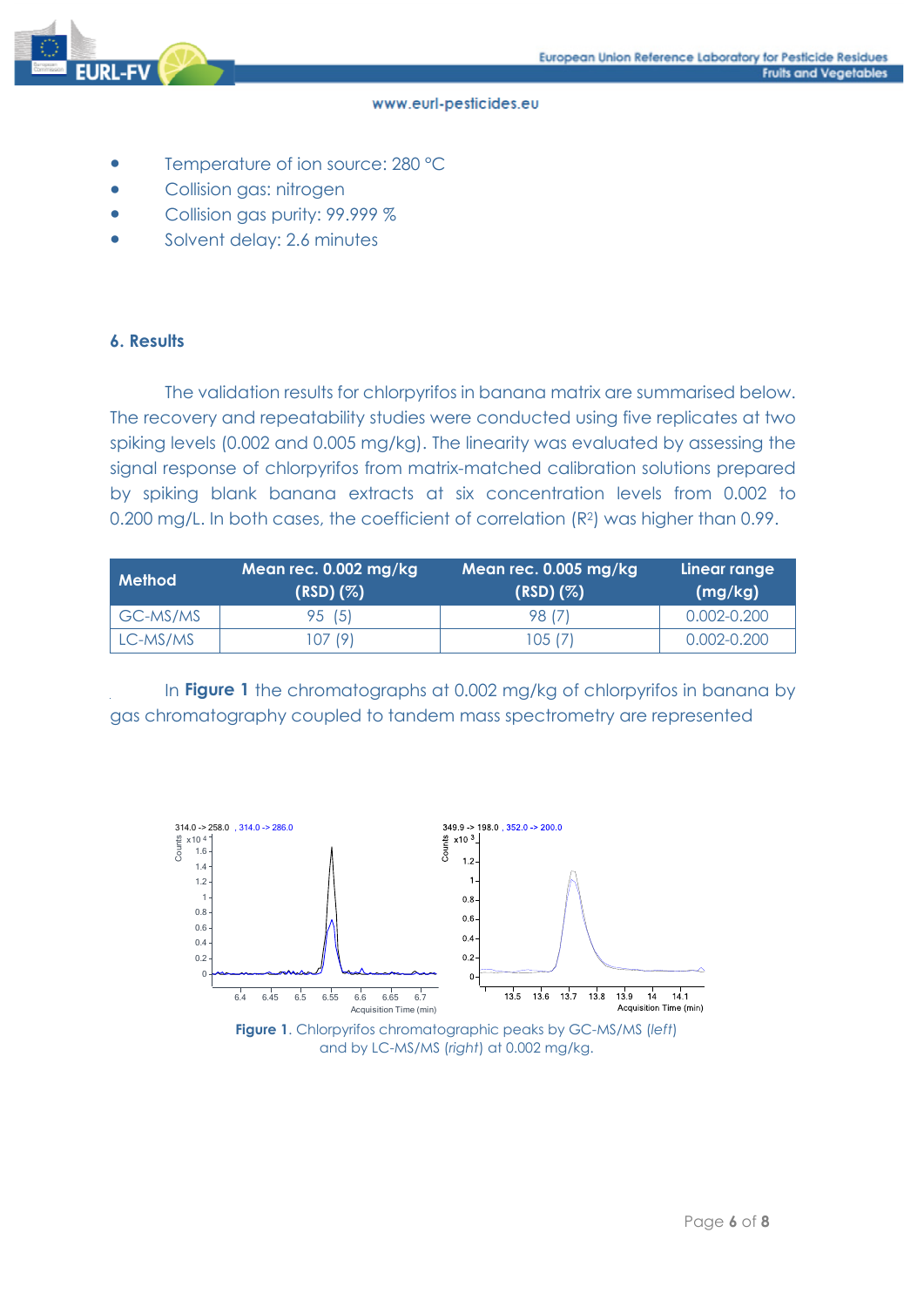

## **7. References**

• SANCO/ 12682/2019. Guidance document on analytical quality control and validation procedures for pesticide residues analysis in food and feed. Available at: https://www.eurlpesticides.eu/userfiles/file/EurlALL/AqcGuidance\_SANTE\_2019\_12682.pdf

• EURL-FV multiresidue method using QuEChERS followed by GCQqQ/MS/MS and LC-QqQ/MS/MS for fruits and vegetables.

[https://www.eurl-pesticides.eu/library/docs/fv/CRLFV\\_Multiresidue\\_methods.pdf](https://www.eurl-pesticides.eu/library/docs/fv/CRLFV_Multiresidue_methods.pdf)